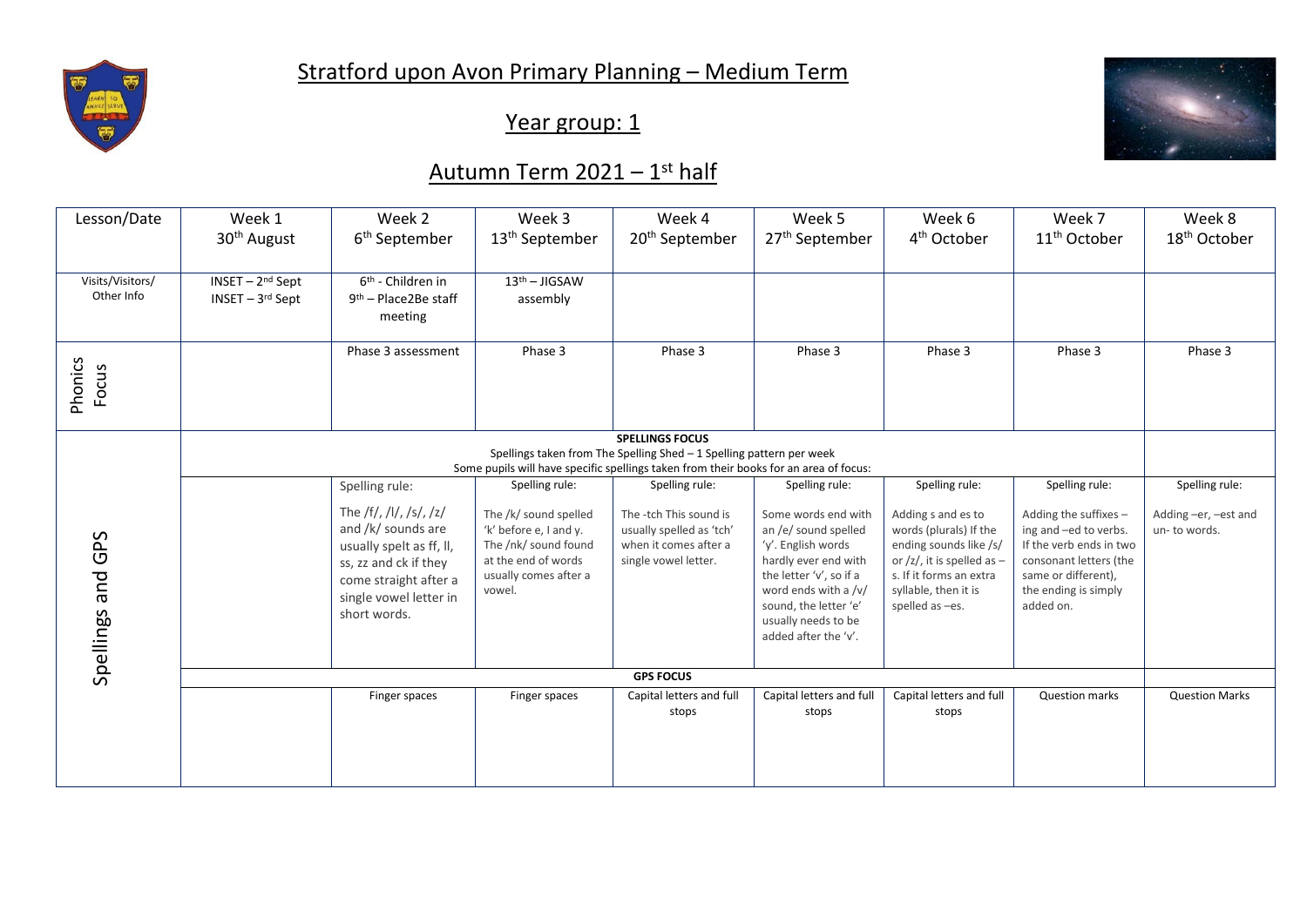| English | Text title:<br>What We'll Build<br>Writing focus/<br>purpose:                                  | Writing focus/<br>purpose:<br>Exploring the word<br>'build'<br>What can you build? | Writing focus/<br>purpose:<br>What would you<br>build?<br>What can you build<br>instead of physical<br>objects? E.g.<br>friendships. | <b>Text title: The</b><br><b>Darkest Dark</b><br>Writing focus/<br>purpose:<br><b>VIPERS</b><br>What do you think<br>Chris' favourite<br>dream is? | Writing focus/<br>purpose:<br>What do you think<br>everyone is waiting<br>for?<br>Would you like to<br>be an astronaut? | Writing focus/<br>purpose:<br>Using adjectives to<br>make our writing<br>more exciting.<br>Writing simple<br>sentences. | Writing focus/<br>purpose:<br>Moon Landing and<br>the first person on<br>the moon | Writing focus/<br>purpose:<br>Diary entry |
|---------|------------------------------------------------------------------------------------------------|------------------------------------------------------------------------------------|--------------------------------------------------------------------------------------------------------------------------------------|----------------------------------------------------------------------------------------------------------------------------------------------------|-------------------------------------------------------------------------------------------------------------------------|-------------------------------------------------------------------------------------------------------------------------|-----------------------------------------------------------------------------------|-------------------------------------------|
| Maths   | Unit:<br>Number and place<br>value within 10<br><b>Addition and</b><br>subtraction (within 10) | Sort, count and<br>represent objects                                               | Count forwards and<br>backwards<br>Count one more and<br>one less                                                                    | Compare objects<br>Introduce $\lt$ , $>$ and $=$                                                                                                   | Order objects and<br>numbers<br>The number line                                                                         | Parts and whole                                                                                                         | Addition<br><b>Fact families</b>                                                  | Number bonds<br>Addition                  |
| Science | <b>Science focus:</b><br><b>Materials</b>                                                      | <b>Exploring materials</b>                                                         | Naming materials                                                                                                                     | Difference between<br>objects and materials                                                                                                        | Properties of<br>materials                                                                                              | <b>Testing materials</b>                                                                                                | Building a rocket                                                                 | Sorting materials                         |
| Topic   | Title of topic:<br>Space                                                                       | What we already<br>know about space                                                | History of space<br>travel                                                                                                           | History of space<br>travel                                                                                                                         | <b>Exploring rockets</b>                                                                                                | Designing a rocket                                                                                                      | Building a rocket                                                                 | Evaluating our<br>design                  |
| E       |                                                                                                | Body control - start<br>and stop                                                   | Movement and<br>change of direction                                                                                                  | Throwing and<br>catching                                                                                                                           | Throwing and<br>catching                                                                                                | Moving with a ball                                                                                                      | Target games                                                                      | Target games                              |
| Music   | Hey you! By Charanga                                                                           | Hey you!                                                                           | Me, myself and I                                                                                                                     | Fresh Prince of Bel<br>Air!                                                                                                                        | Rapper's delight                                                                                                        | U can't touch this                                                                                                      | It's like that                                                                    | Recap of unit                             |